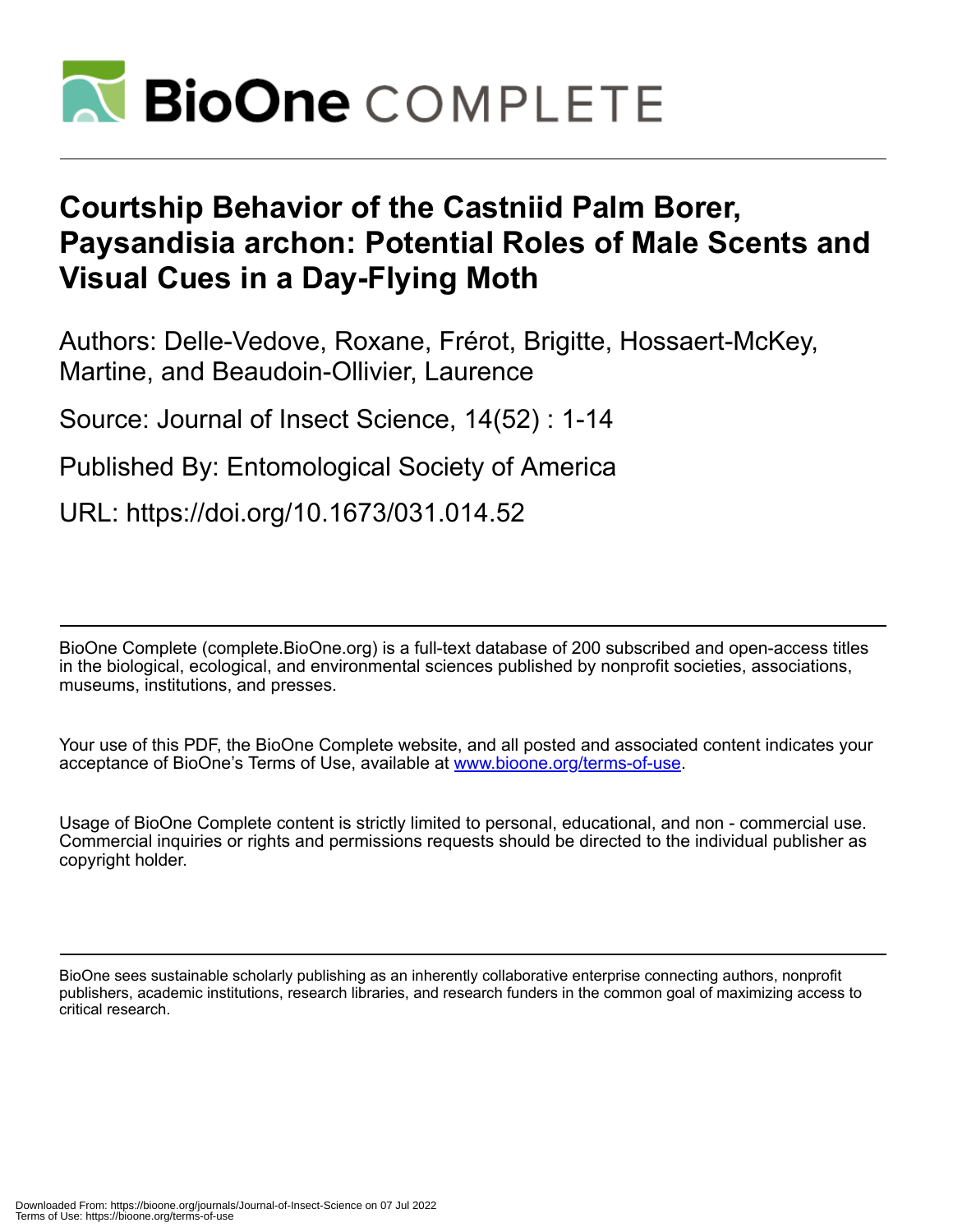

## **Courtship behavior of the castniid palm borer,** *Paysandisia archon***: potential roles of male scents and visual cues in a day-flying moth**

Roxane Delle-Vedove<sup>1,2a</sup>, Brigitte Frérot<sup>3</sup>, Martine Hossaert-McKey<sup>1</sup>, Laurence Beaudoin-Ollivier<sup>2</sup>

1 Centre d'Ecologie Fonctionnelle et Evolutive (CEFE), UMR CNRS 5175, 1919 route de Mende, 34293 Montpellier cedex 5, France <sup>2</sup>CIRAD, UPR Bioagresseurs, Avenue Agropolis F-34398 Montpellier, France<br><sup>3</sup>INP A Verseilles, UMP PISC 1272, Route de St Cyr 78026 Verseilles Cedex <sup>3</sup>INRA Versailles, UMR PISC 1272, Route de St Cyr 78026 Versailles Cedex, France

## **Abstract**

The castniid palm borer, *Paysandisia archon* (Burmeister) (Lepidoptera: Castniidae), is a South American moth that in the last ten years has become a major pest of palm trees in the Mediterranean region. Current knowledge on the reproductive behavior of this diurnal moth suggests the importance of both visual and chemical cues, in particular the production of a male pheromone emitted during a specific scratching behavior. Male-produced scents have diverse functions in lepidopteran sexual communication but generally act during courtship behavior, leading to complex, stereotyped courtship sequences. As a first step to understand the cues involved in mating behavior and the role of male scents in male mating success, we quantified sequences of *P. archon* courtship behavior using video filming. To distinguish behaviors leading to an approach of both partners from those involved in short-range courtship, sequences were divided into "approach" and "interaction" phases. Quantifications and analyses were first made by NPMANOVA analysis of behavioral event frequencies, followed by flowchart construction using transition matrix probabilities. In 90% of the observations, courting activities led to copulation, but successful sequences were highly variable and could be divided into two categories, "rapid" and "prolonged" courtship sequences. In both categories, approaches were performed by males but depended strongly on female movements, especially on female flights. The significant behavioral differences were observed after the first contact (i.e., interaction phase) where, in rapid sequences, males generally acceded to copulation without displaying scratching behavior. Conversely, in prolonged sequences, the female expressed evading behavior and male scratching frequency increased. The possible roles of male scent emission in female mate choice and the importance of visual cues in the mating behavior of *P. archon* are discussed.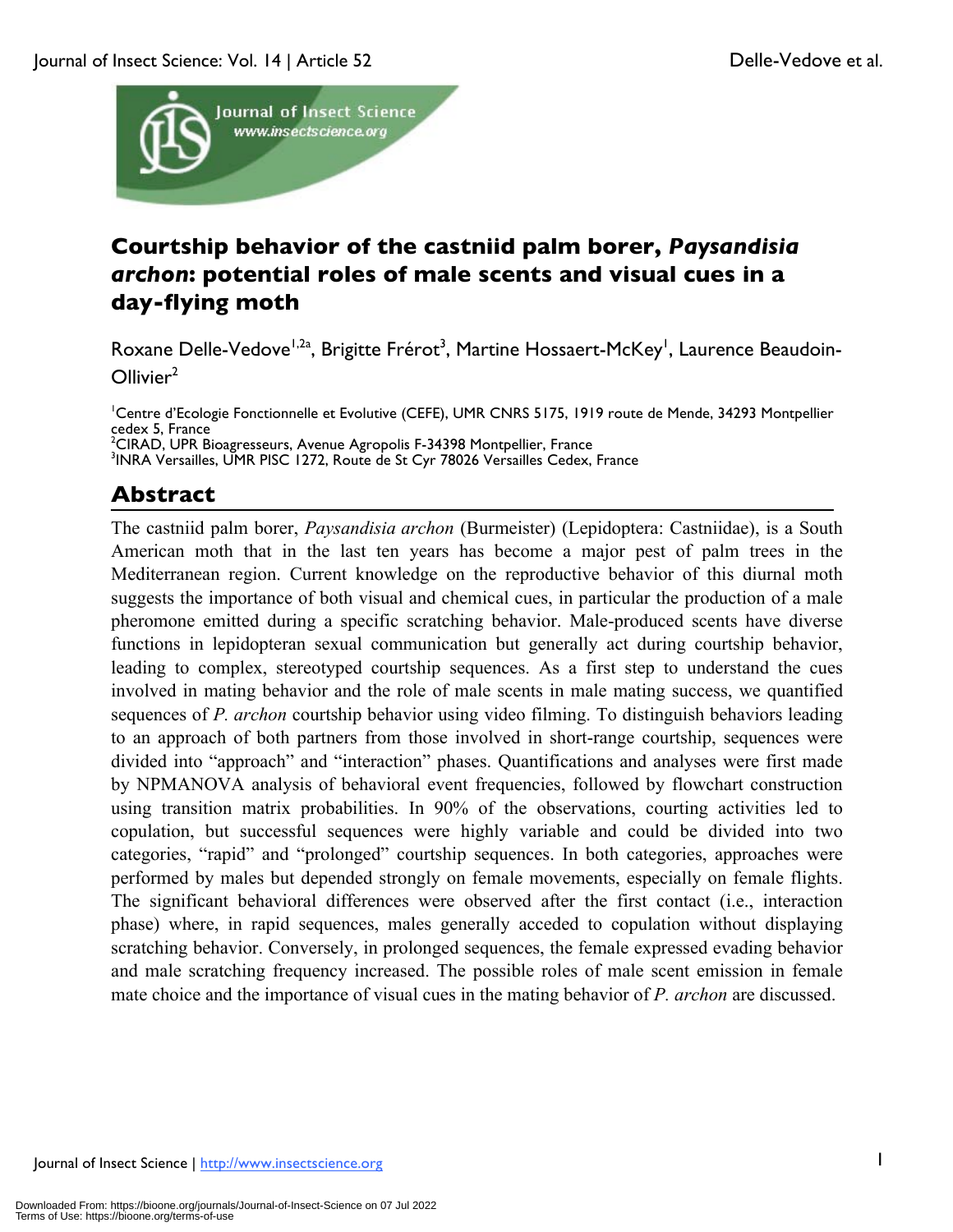Terms of Use: https://bioone.org/terms-of-use

**Keywords:** behavioral sequences, Castniidae, mating, male pheromones, mate choice **Correspondence: a Received:** 23 May 2012 **Accepted:** 28 October 2012 **Published:** 19 April 2014 **Editor:** Todd Shelly was editor of this paper. **Copyright:** This is an open access paper. We use the Creative Commons Attribution 3.0 license that permits unrestricted use, provided that the paper is properly attributed. **ISSN:** 1536-2442 | Vol. 14, Number 52

#### **Cite this paper as:**

Delle-Vedove R, Frérot B, Hossaert-McKey M, Beaudoin-Ollivier L. 2014. Courtship behavior of the castniid palm borer, *Paysandisia archon*: potential roles of male scents and visual cues in a day-flying moth. *Journal of Insect Science* 14:52. Available online: http://www.insectscience.org/14.52

#### **Introduction**

Sexual communication in Lepidoptera involves use of visual, acoustic, and olfactory signals. In nocturnal moths, chemical signaling, especially the production of specific female pheromones, is central for mate detection and localization. Female long-range attractants have received much attention in the past decades, as they are at the core of efficient methods for pest population monitoring (Cardé and Minks 1995). Conversely, in dayflying butterflies, visual signals are primarily used for both the detection of females by males and the assessment of mating partners by females (Jiggins et al. 2001; Papke et al. 2007). These different signals are not exclusive and may be displayed at the different stages of mate recognition and choice rather than constituting a complex behavioral sequence leading up to mating (Baker and Cardé 1979; Klein and Araujo 2010). In particular, males of several (diurnal) butterfly species are known to produce short-range pheromones, which have recently received much attention in efforts to understand their role in mate selection by females (Costanzo and Monteiro 2007; Papke et al*.* 2007; Nieberding et al. 2008, 2012). For example, in the butterfly *Bicyclus anynana*, male-produced chemicals have been found to act in combination with visual cues to influence mate choice by females (Costanzo and Monteiro 2007). To date, however, no evidence exists that day-flying moths use both visual and chemical cues to assess mate quality, but males of some dayflying zygaenid moths are known to use both visual and chemical cues to detect females (Toshova et al. 2007).

Males of some moth species also have elaborate scent organs (androconia, hairpencils, brushes, etc.) associated with specific behaviors allowing diffusion of a male courtship pheromone. The biological roles of moth male pheromones are diverse and sometimes still controversial (see reviews by Birch et al. 1990; Svensson 1996). Male emissions may act as an aphrodisiac, arresting female departure and enhancing their acceptance of copulation (Birch et al. 1989; Andersson et al. 2007). It has also been suggested that male pheromones are involved in female mate choice by giving indirect information about male quality (Phelan and Baker 1986; Iyengar et al. 2001)*.* In moth species where males possess specific scent organs, courtship behavior has been found to be particularly complex and ritualized, allowing males to bring scent organs in close proximity to the female antennae (Phelan and Baker 1990). For example, in *Grapholita molesta*, after the male lands near the female, it extrudes abdominal hairpencils and propels the pheromone over the female's head, attracting her at short distance (Baker and Cardé 1979; Baker et al. 1981). It has been suggested that such ritualized courtship behaviors may have evolved to increase the efficiency of pheromonal message delivery and may, in addition to pheromone composi-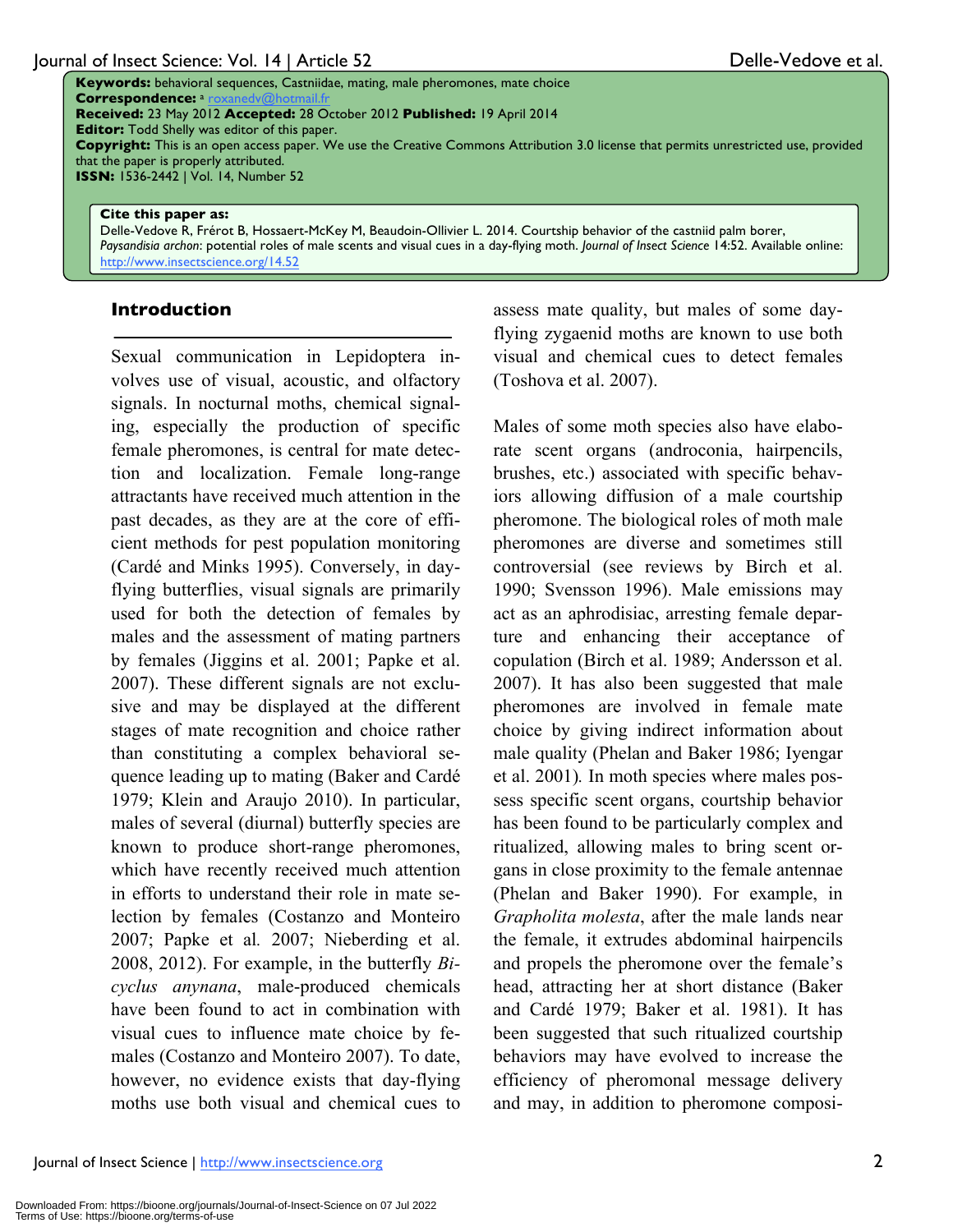tion, ensure the reproductive isolation of species (Phelan and Baker 1987). In this context, the description of courtship sequences represents the first necessary step to understand not only the cues that may be involved in mate recognition and choice, but also the potential role of male scents in male mating success.

The family Castniidae is a small moth family found in the neotropics and Australia, with a few species in southeast Asia. The family belongs to the Sesioidea and includes large diurnal moths familiarly called "butterfly moths" (Kristensen et al. 2007; Rios and Gonzales 2011). The reproductive behavior of castniids remains largely unknown. However, efforts to understand its behavior have been recently spurred by the accidental introduction of the castniid palm borer, *Paysandisia archon* (Burmeister) (Lepidoptera: Castniidae), originating from South America, into the Mediterranean area, where it became invasive. Larvae of this species are internal feeders on palms, and may cause severe damage, particularly at the sites of introduction, where it is considered a pest. Adults of *P. archon* do not feed; both sexes display colorful underwings with no evident sexual dimorphism (Sarto I Monteys and Aguilar 2005). It has recently been suggested that male *P. archon* may exhibit butterfly-like mating behavior with visual detection of females by males and production of a short-range pheromone by males (Sarto I Monteys et al. 2012). According to observations by these authors, two major phases of the *P. archon* mating behavior may be defined: (1) the visual detection of the approaching flying female by a perching male, and (2) the male courtship behavior itself, ending with copulation. Nevertheless, these authors provide no detailed quantifications of the behaviors, especially for behaviors linked to male pheromone emission that could give insight into the role of these chemicals in the species' mating behavior. Moreover, the conclusions of Sarto I Monteys et al. (2012) have recently been contradicted by the identification of a female pheromone in the ovipositor of sexually mature *P. archon* females and of a male pheromone not present in wing extracts as previously purported by Sarto I Monteys et al. (2012), but associated with androconia on the midlegs (Delle-Vedove 2011; Frérot et al. 2013). Both male and female pheromones were found to be associated with a specific scent emission behavior: the typical "calling" in females (Ollivier and Frérot 2006) and the so-called "scratching" behavior of males, during which the insect scratches its midlegs on the substrate, suggesting the release of chemicals contained by androconia (Frérot et al. 2013).

In this little-studied context of a brightly colored day-flying moth in which both sexes release pheromones, our study set out to quantify courtship behavior and examine in particular the potential roles of (1) of visual cues in the mating behavior and (2) male androconial pheromones by analyzing the occurrence of scratching behavior in the sequence. To answer these questions, we conducted outdoor experiments under abiotic conditions close to those experienced by this moth in nature. Based on the framework of *P. archon* courtship behavior proposed by Sarto I Monteys et al. (2012), we focused experiments on the two main phases of courtship to describe behaviors involved in (1) detection and approach and (2) short-range interactions leading to copulation. To understand the part each of these phases played in determining male mating success, we also compared quantitatively the differences between successful and unsuccessful courtships.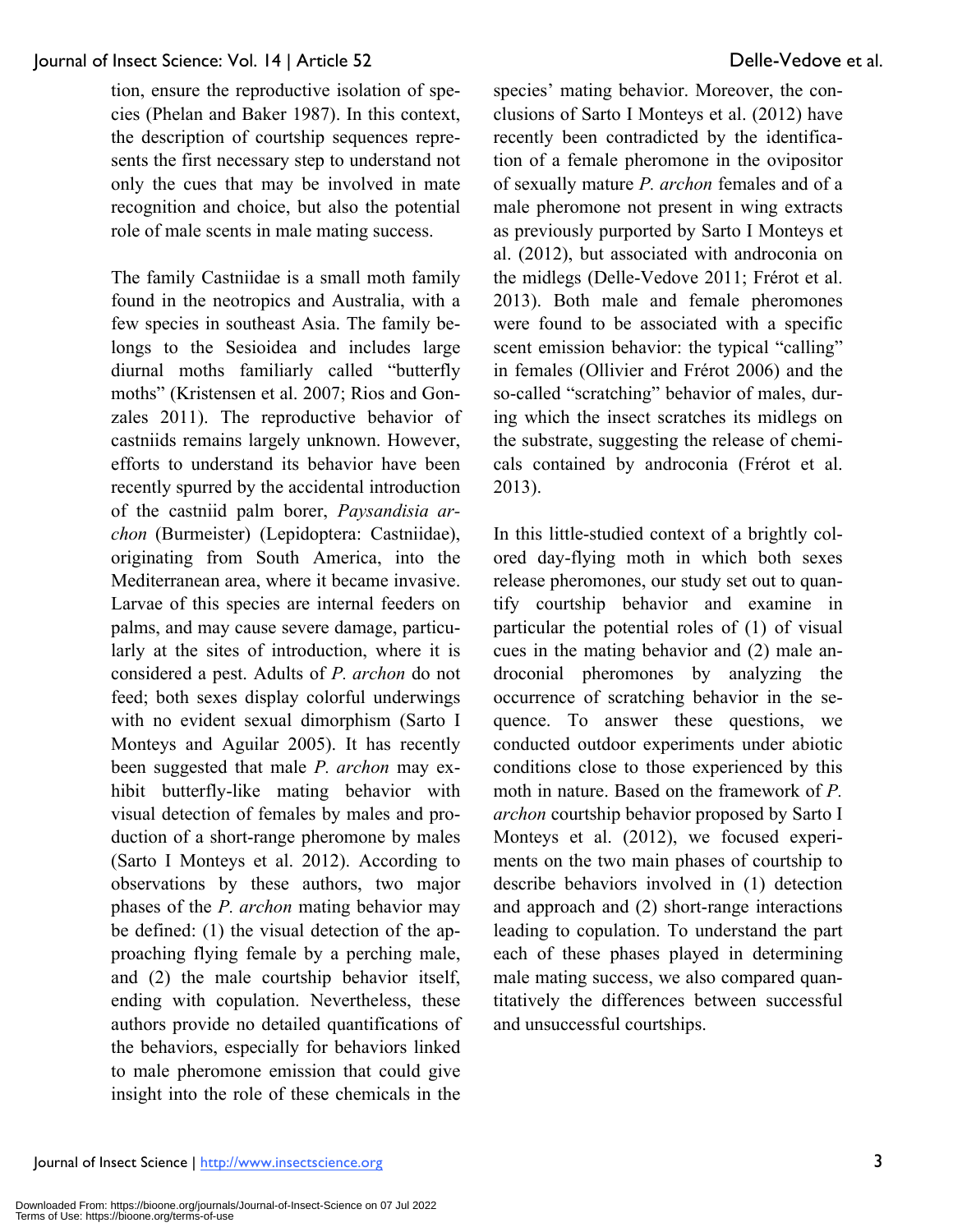#### **Materials and Methods**

#### **Insects**

The insects used in our experiments were collected as last-instar larvae or pupae from infested palms that were felled in the Montpellier area (France, 43.37°N, 3.52°E) between January and July in 2010 and 2011. After collection, larvae were placed in individual circular plastic boxes (80 mm diameter x 50 mm height) with organic matter collected from damaged palms and kept in the dark in a warehouse under natural temperature conditions (ranging from 5°C to 30°C) until pupation. Larvae pupated between April and August, and pupae were kept in the laboratory at 25°C under a natural photoperiod. Each day, the sex of emerging moths was determined. Males and females were kept in fine mesh cages (30.5 x 30.5 x 30.5 cm, www.livemonarch.com) under the same conditions as indicated above and in separate rooms to avoid exposing them to odors of the other sex. To ensure that insects used in the experiments were sexually mature, they ranged in age from at least one day old (maximal time required for newly emerge adults to reach sexual maturity; Delle-Vedove et al. 2012) up to six days.

#### **Behavioral observations**

Observations were carried out under outdoor conditions on sunny days from June to August in 2010 and 2011, always between 11:00 and 16:00 (the period of peak sexual activity, Delle-Vedove et al*.* 2012). As the emission of the female pheromone is generally necessary to initiate male mating behavior in moths (Charlton and Cardé 1990; Girling and Cardé 2006), one virgin female was placed in a fine mesh cage (61 x 61 x 91 cm<sup>3</sup>) provided with a young host palm (*Chamaerops humilis* L. (Arecales: Arecaceae), 40-60 cm high), and observed until the onset of calling behavior.

Then, a randomly chosen virgin naive male was released into the cage. A camera (Canon Legria HF-200, www.canon.com) was used to record behavior from the introduction of the male to the end of copulation or to 16:00 (end of the sexual activity period, Delle-Vedove et al. 2012) when copulation did not occur. A total of 40 pairs of imagos were observed, leading to 29 hr of courtship observations. Cages were cleaned with a solution of Decon90 (1%) (www.decon.co.uk) after each experiment to avoid contamination by chemicals produced by male and/or female moths. Six additional variables that might influence mating were also recorded: age of the individuals, duration of the pre-calling interval before introduction of the male, and abiotic conditions (temperature, light, and wind speed).

#### **Video analyses and behavioral ethogram**

The videos of the 40 courtship sequences were watched in real time or frame-by-frame when necessary using PMB software (Sony, www.sony.com). A total of 20 behavioral events were defined to describe the behavior of males and females (Table 1). To discriminate between behaviors leading to an approach and those involved in short-range interaction, each courtship sequence was divided into two different phases, approach phase and interaction phase. All the sequences began by an approach phase leading to a contact between the two individuals. The interaction phase started with this first contact, followed by an interaction in which individuals were separated by less than 10 cm. When this arbitrary defined distance was exceeded for more than one minute, individuals were considered to enter a new approaching phase.

#### Journal of Insect Science | http://www.insectscience.org 4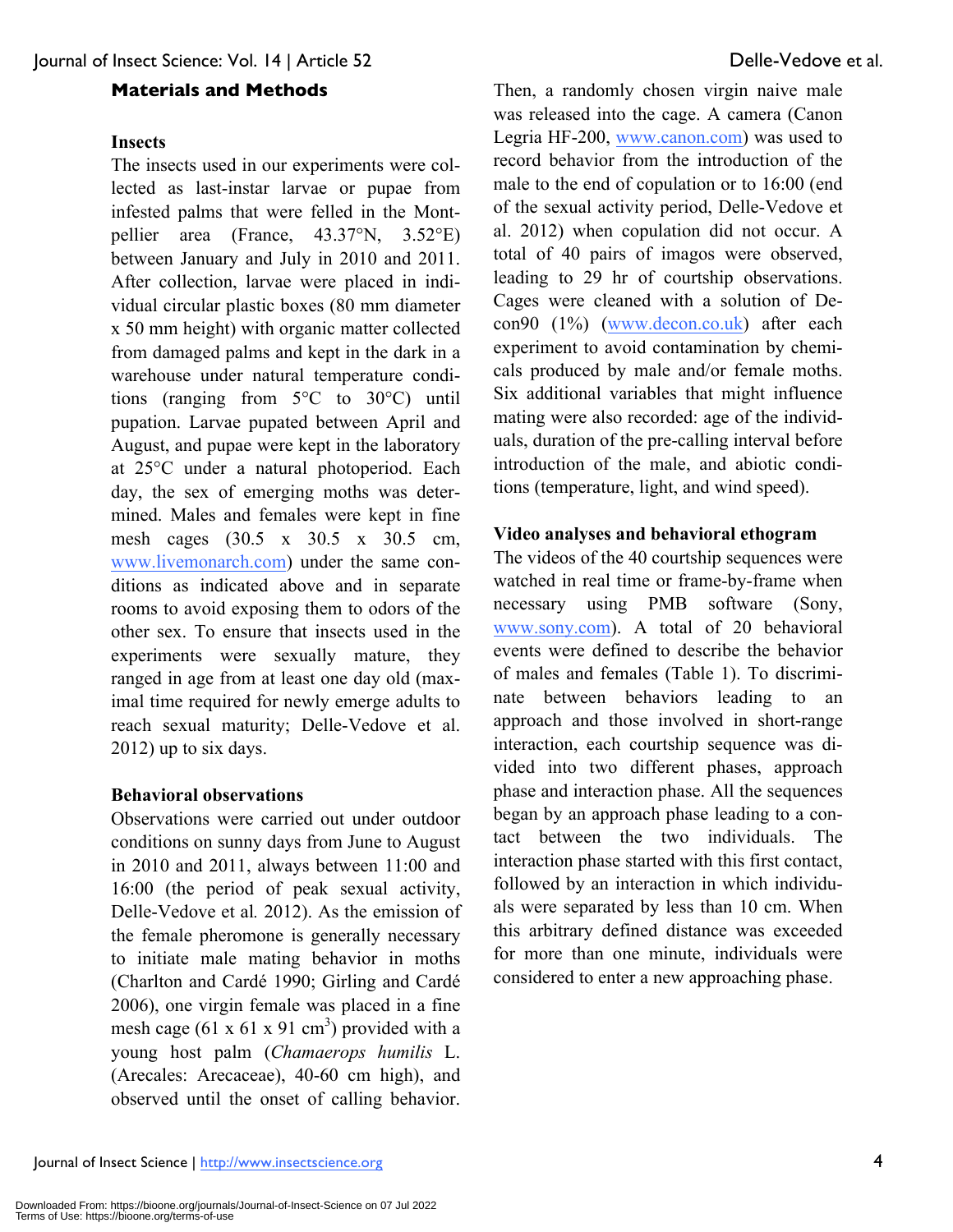| <b>Sex</b> | <b>Behavioral</b> events<br><b>Description</b> |                                                                                                                                                                                                         |  |  |  |  |
|------------|------------------------------------------------|---------------------------------------------------------------------------------------------------------------------------------------------------------------------------------------------------------|--|--|--|--|
| F          | Calling                                        | Extrusion of the ovipositor by the female from $1-10$ times for a mean of $0.51 \pm 0.29$ min before<br>displaying another behavior. Generally during a pause.                                          |  |  |  |  |
| $M - F$    | Flight                                         | The male or the female flies in the cage.                                                                                                                                                               |  |  |  |  |
| $M - F$    | Oriented flight                                | The male or the female flies towards and comes close $(\leq 2$ cm) to the other individual.                                                                                                             |  |  |  |  |
| $M - F$    | Alight                                         | The individual alights on the substrate.                                                                                                                                                                |  |  |  |  |
| $M - F$    | Oriented alight                                | The individual alights next to $\leq 2$ cm) the other. The male always alight behind the female.                                                                                                        |  |  |  |  |
| $M - F$    | Pause                                          | The individual is in a pause with wings fully opened. Generally associated with wing-fanning.                                                                                                           |  |  |  |  |
| $M - F$    | Rest                                           | The individual is in a pause with its wings closed in a roof.                                                                                                                                           |  |  |  |  |
| $M - F$    | Walk                                           | The individual walks while wing fanning.                                                                                                                                                                |  |  |  |  |
| $M - F$    | Oriented walk                                  | One individual walks towards and comes close $(3 cm) to the other.$                                                                                                                                     |  |  |  |  |
| M          | Oriented walk with<br>antennations             | The male walks towards the female displaying antennations on the substrate.                                                                                                                             |  |  |  |  |
| M          | Scratching                                     | The male walks and scratches its second pair of legs rapidly on the substrate.                                                                                                                          |  |  |  |  |
| M          | Oriented scratching                            | The male walks towards the female or follows her and scratches its second pair of legs rapidly on<br>the substrate.                                                                                     |  |  |  |  |
| M          | Oriented scratching<br>with antennations       | The male walks towards the female or follows her, scratches its second pair of legs rapidly and<br>displays antennation on the substrate.                                                               |  |  |  |  |
| M          | Pursuit flight                                 | The male pursues the flying female. Contact between individuals in flight may sometimes happen.                                                                                                         |  |  |  |  |
| M          | Follow-up flight                               | The male takes a flight towards the female within two second after a female flight. Female flight<br>may be oriented to the male (17%). Female always alights before the male after a follow-up flight. |  |  |  |  |
| M          | Contact                                        | The male contacts the female abdomen or wings with antennae.                                                                                                                                            |  |  |  |  |
| M          | Contact with<br>scratching                     | The male contacts the female abdomen or wings with antennae while scratching.                                                                                                                           |  |  |  |  |
| M          | Underwing                                      | The male passes its head under the female's wings.                                                                                                                                                      |  |  |  |  |
| M          | Attempt                                        | Alighting next to the female, the male bends the abdomen and touches the female abdomen in a<br>copulation attempt.                                                                                     |  |  |  |  |
| $M - F$    | Mating                                         | The male and the female are side by side with their abdomens linked without any other movement.                                                                                                         |  |  |  |  |

#### **Table 1.** Description of behavioral events involved in the courtship behavior of *Paysandisia archon.*

#### **Behavioral quantification and statistics**

Behavioral quantifications and statistical analyses were performed to test for behavioral differences between successful and unsuccessful courtship sequences. Nevertheless, great variation in the number of interaction phases (and so in the number of approach phases) was observed before mating, suggesting that it was more appropriate to define two other courtship categories, "rapid" and "prolonged" (see Results for a description). Quantifications and statistical analyses were then performed to test for behavioral differences between these two categories using two different methods.

First, the absolute frequencies of each behavioral event were calculated independently for the first approach and interaction phase of each courtship sequence. To test for significant differences in frequencies of events between rapid and prolonged courtships, two non-parametric analyses of variance (NPMANOVA) were performed independently for each type of phase. Absolute frequencies of each previously defined behav-

ioral event were ranked and taken as a response variable in the NPMANOVA (Finch 2005; Mega and Araujo 2010). When the NPMANOVA proved significant, the univariate Mann-Whitney test was performed as a *post-hoc* test for differences in the frequency of specific behaviors. To avoid statistical deviations due to small sample sizes, behavioral events with low frequencies  $(1\%)$  were excluded.

Second, to elicit the most probable behavioral transitions and build behavioral flowcharts of the courtship behavior, each sequence was converted to a transition probability matrix (Guirling and Cardé 2006; Mega and Ajauro 2010). These matrices were calculated for each male, with the preceding behavioral event in rows and the succeeding event in columns. To avoid underestimations of transition probabilities, self-transitions of a single behavioral event were not recorded. Transition frequencies for each male were then averaged across all males of a courtship category (rapid or prolonged) to produce a unique matrix for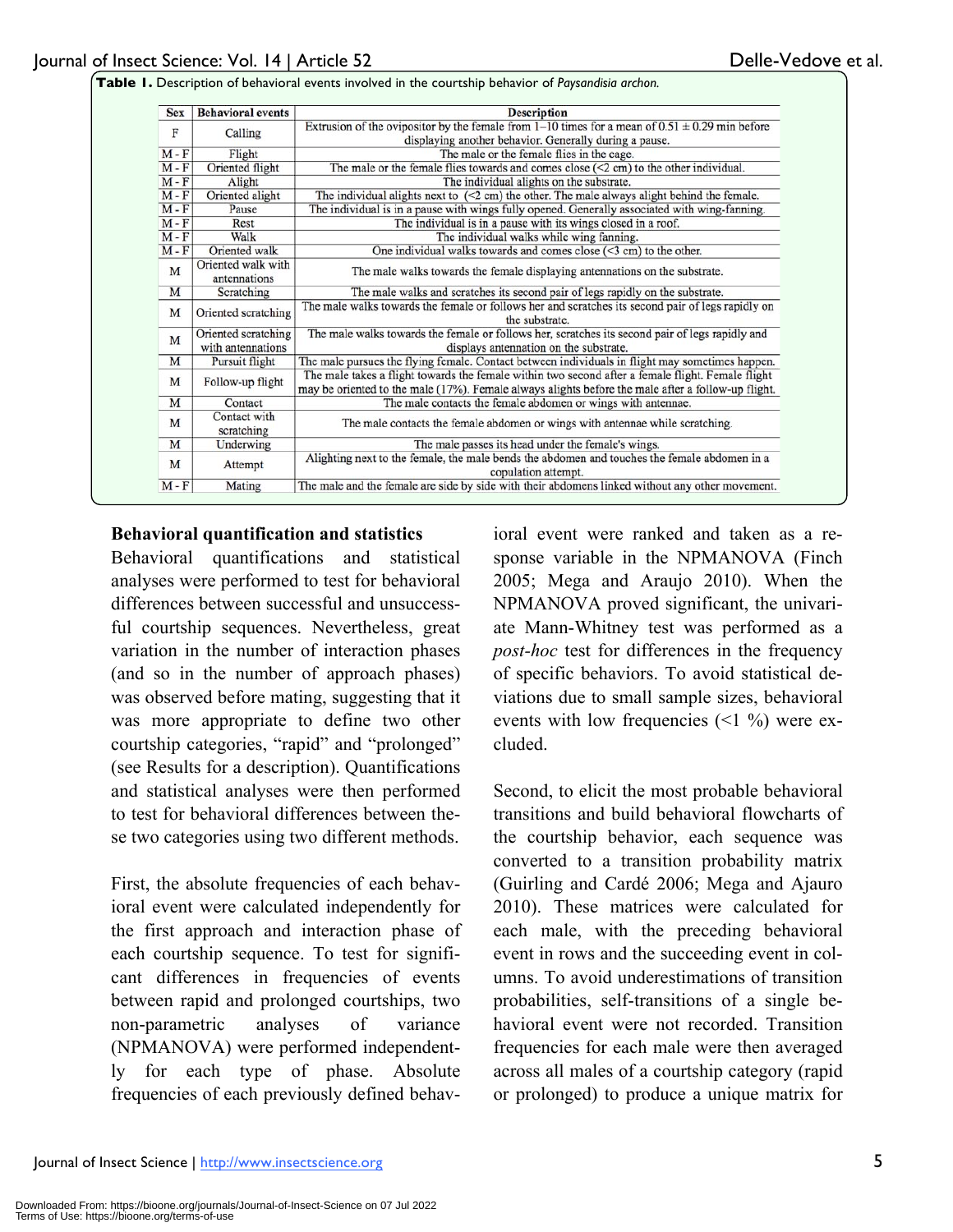each category. The most probable transitions were then used to build behavioral flowcharts using Microsoft Powerpoint 2007 (www.microsoft.com).

To test whether differences between the two courtship categories could be explained by differences in experimental conditions, and as abiotic variables were found to be not normally distributed, an NPMANOVA was performed on the six additional variables mentioned above (age of the individuals, duration of female calling before introduction of the male, temperature, light, and wind speed). All the analyses were done using R 2.12.0 (R Development Core Team).

## **Results**

## **Description of behavioral events**

In all, 20 behavioral events were defined, of which nine were shared by both sexes (Table 1). Most of these events amounted to classical displacement or resting behaviors (pause, walk, flight, and alight). To understand which behaviors were involved in the approach of an individual to that of the other sex, in each case it was noted whether the event was oriented or not towards the other individual (Table 1).

One behavioral event was displayed by females only: calling, during which the female extruded her ovipositor (Table 1). Calling was observed in both the approach and interaction phases of the courtship sequences, but also when females were alone in cages before introduction of a male.

Ten behavioral events were observed in males only (Table 1). Four of these involved scratching behavior, which was observed in both approach and interaction phases of the courtship sequences. The follow-up flight was also typically displayed by males and characterized by the male making an oriented flight (towards the female) immediately after a female flight (Table 1). Apart from these behaviors, most of the male-specific behaviors were only displayed during the interaction phase and represented typical courtship (i.e., sexual) behaviors.

## **Categorization of courtship sequences**

Of a total of 40 sequences, 90% resulted in successful mating, but great variation in the number of interaction phases before mating was found. This led to a separation of the courtship sequences into two categories, named rapid and prolonged, described below.

Rapid courtship sequences  $(62.5\%; n = 25)$ : In these sequences, mating success was 100%, and mating was rapidly achieved. The mean duration between introduction of the male and mating was  $15.30 \pm 7.75$  min. Only one interaction phase (and one approach) was observed before mating.

Prolonged courtship sequences  $(37.5\%; n =$ 15): In these sequences, the number of observed interaction phases before mating was significantly higher than for rapid courtship sequences  $(5.09 \pm 2.98, \text{ Mann-Whitney: } U =$ 4,  $P < 0.01$ ). Consequently, the time from introduction of the male to mating was also greater  $(54.66 \pm 30.76 \text{ min})$ , significantly higher than for rapid courtship sequences (Mann-Whitney:  $U = 282$ ,  $P < 0.01$ ). The mating success in this category was 73% (no mating occurred within the observation period for four of 15 pairs).

The occurrence of rapid or prolonged courtship was not related to experimental conditions, as no significant variation in the additional variables (age of individuals, female calling duration, or abiotic conditions) was found between the two courtship catego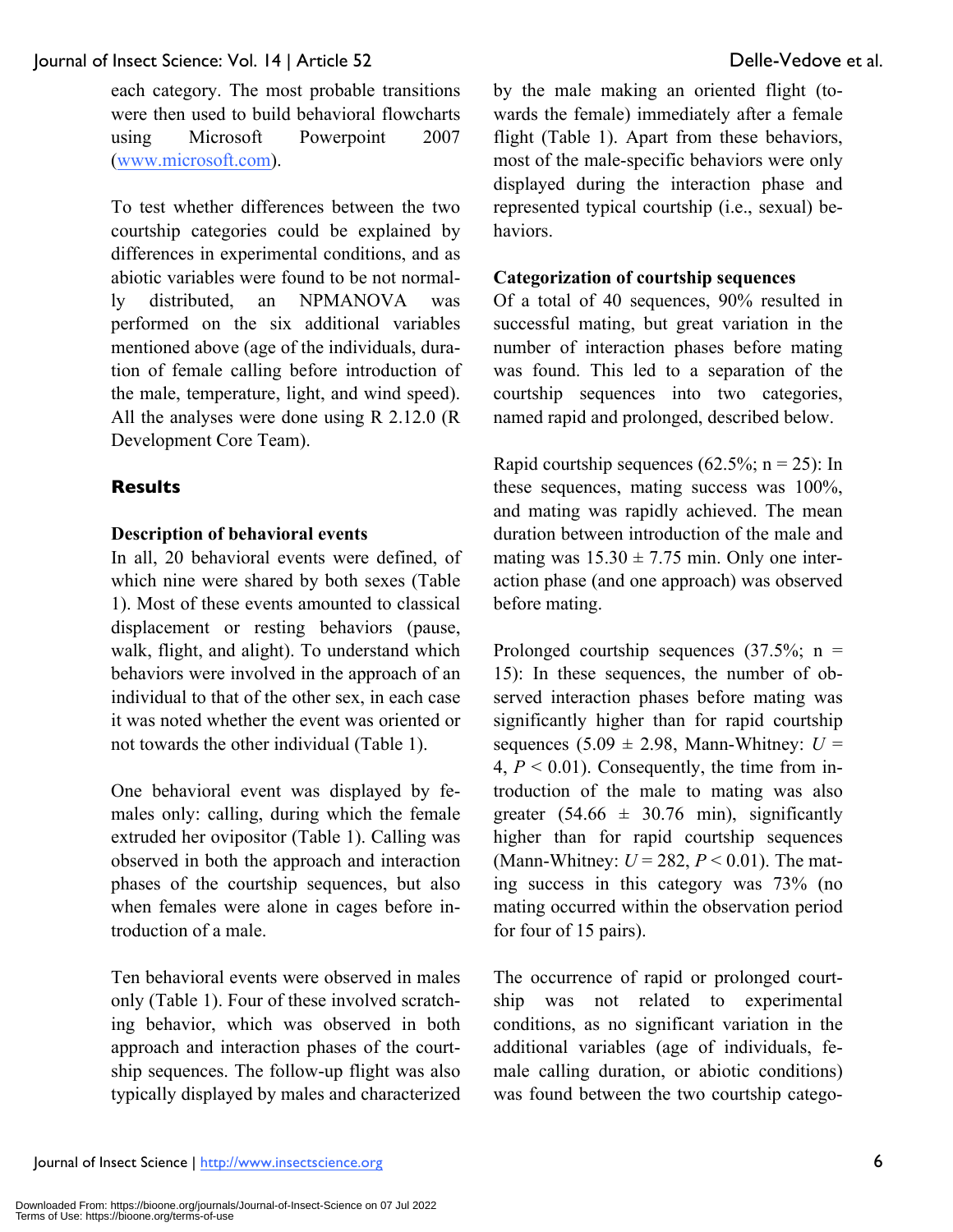ries (NPMANOVA: F-test = 1.075, *P* = 0.366).

#### **Behavioral sequence of mating behavior**

**Approach phase.** Both sexes were found to display scent-related behaviors (calling and scratching) during this phase (Table 2). The comparison of absolute frequencies of the behaviors exhibited during approach did not reveal significant differences for either male or female behavior between prolonged and rapid courtship sequences (NPMANOVA: Ftest =  $0.961$ ,  $P = 0.422$ ). Females were found to be highly active in the cage and alternated walk, flight, and pause with calling (Table 2), but these displacements were not oriented to the male and thus did not lead to encounters between the individuals. Analysis of behavioral transitions revealed that the male follow-

**Table 2.** Mean absolute frequencies of behavioral events displayed by *Paysandisia archon* during the first approach and interaction phases of courtship sequences. As no significant differences between "prolonged" and "rapid" courtship categories were found during the approach phase (see Results), data for the approach phase are pooled across the two categories. Results of the *post-hoc* analysis (U value and significance) performed to test for behavioral differences between "rapid" and "prolonged" courtship in the interaction phase are indicated.

| <b>Behavioral events</b>     | <b>Approach phase</b> | <b>Interaction phase</b> |                        | U-value | Significance      |
|------------------------------|-----------------------|--------------------------|------------------------|---------|-------------------|
|                              |                       |                          | <b>Rapid Prolonged</b> |         |                   |
|                              | <b>Females</b>        |                          |                        |         |                   |
| Calling                      | 1.33                  | 0.08                     | 0.07                   | 176.5   | ns                |
| Walk                         | 6.67                  | 0.92                     | 3.29                   | 68.5    | $***$             |
| Oriented walk                | 0.77                  | 0.12                     | 0.14                   | 176.0   | ns                |
| Pause                        | 4.85                  | 1.60                     | 1.86                   | 168.5   | ns                |
| Rest                         | 1.00                  |                          |                        |         |                   |
| Flight                       | 5.79                  | 0.80                     | 2.43                   | 72.5    | **                |
| Pursuit flight               | 0.92                  | 0.32                     | 0.43                   | 159.5   | ns                |
| Oriented flight              | 0.97                  | 0.04                     | 0.14                   | 157.0   | ns                |
| Alight                       | 6.36                  | 0.76                     | 2.07                   | 75.0    | **                |
| Oriented alight              | 0.26                  | 0.12                     | 0.14                   | 165.0   | ns                |
|                              | <b>Males</b>          |                          |                        |         |                   |
| Contact with scratching      | ۰                     | 0.32                     | 0.64                   | 153.0   | ns                |
| Contact                      | ۰                     | 1.04                     | 1.43                   | 186.0   | ns                |
| Underwing                    | $\overline{a}$        | 0.48                     | 1.14                   | 127.0   | ns                |
| Attempt                      | ä,                    | 1.52                     | 1.00                   | 229.0   | ns                |
| Scratching                   | 6.00                  | 0.12                     | 0.50                   | 157.0   | ns                |
| Oriented scratching          | 0.44                  | 0.12                     | 0.57                   | 115.0   | $\overline{\ast}$ |
| Oriented scratching with ant | 0.05                  | 0.12                     | 0.64                   | 115.5   | $\ast$            |
| Walk                         | 0.85                  | 0.28                     | 0.14                   | 184.0   | ns                |
| Oriented walk                | 0.10                  | 0.00                     | 0.14                   | 150.0   | ns                |
| Oriented walk with ant       | 0.08                  | 0.12                     | 0.36                   | 151.0   | ns                |
| Pause                        | 2.97                  | 0.36                     | 1.29                   | 93.0    | **                |
| Rest                         | 0.72                  |                          |                        |         |                   |
| Flight                       | 3.36                  | 0.24                     | 0.29                   | 141.0   | ns                |
| Pursuit flight               | 0.92                  | 0.32                     | 0.50                   | 148.0   | ns                |
| Oriented flight              | 0.18                  | 0.28                     | 0.07                   | 184.0   | ns                |
| Follow-up-flight             | 3.33                  | 0.64                     | 2.14                   | 66.5    | $\overline{**}$   |
| Alight                       | 4.97                  | 0.24                     | 0.57                   | 133.0   | ns                |
|                              | 1.59                  | 0.72                     | 1.43                   | 92.5    | $**$              |

up flight, followed by an oriented alight, was the only significant sequence leading to contact and interaction between males and females for both rapid and prolonged courtship sequences (Figure 1). The follow-up flight, which was highly dependent on preceding female flight (Table 1), represented the typical male approach behavior.

**Interaction phase.** After the male approached, the pair alighted, led by the female, and short-range courting activities were observed. Significant behavioral variation between rapid and prolonged courtships was found during this phase (NPMANOVA: F-test  $= 10.26$ ,  $P < 0.01$ ). In rapid courtship sequences, females were mostly inactive, as a pause was the most frequently observed behavior (Table 2), allowing males to perform their courtship. Contrary to our expectations on the role of male scent in courtship, scratching behaviors were generally not observed during this phase in rapid courtship sequences and mating success most often followed the behavioral succession of contact, underwing, and attempt behaviors (Figure 1A). However, mating success was achieved more rapidly when males performed an attempt directly after landing next to the female (Figure 1A).

In prolonged courtships, we observed an overall significant increase in female activity (walk, flight, and alight; Table 2). Nevertheless, no increase in behaviors oriented to the male (oriented walk or oriented flight) was observed, indicating a female tendency to move away from males. This female "maleevading" behavior was observed frequently after the first contact with the male, as exemplified by the high frequency of returns to the approach phase after the first contact behavior (Figure 1B). As a result, the contact between individuals was interrupted several times during the interaction phase. Nevertheless, the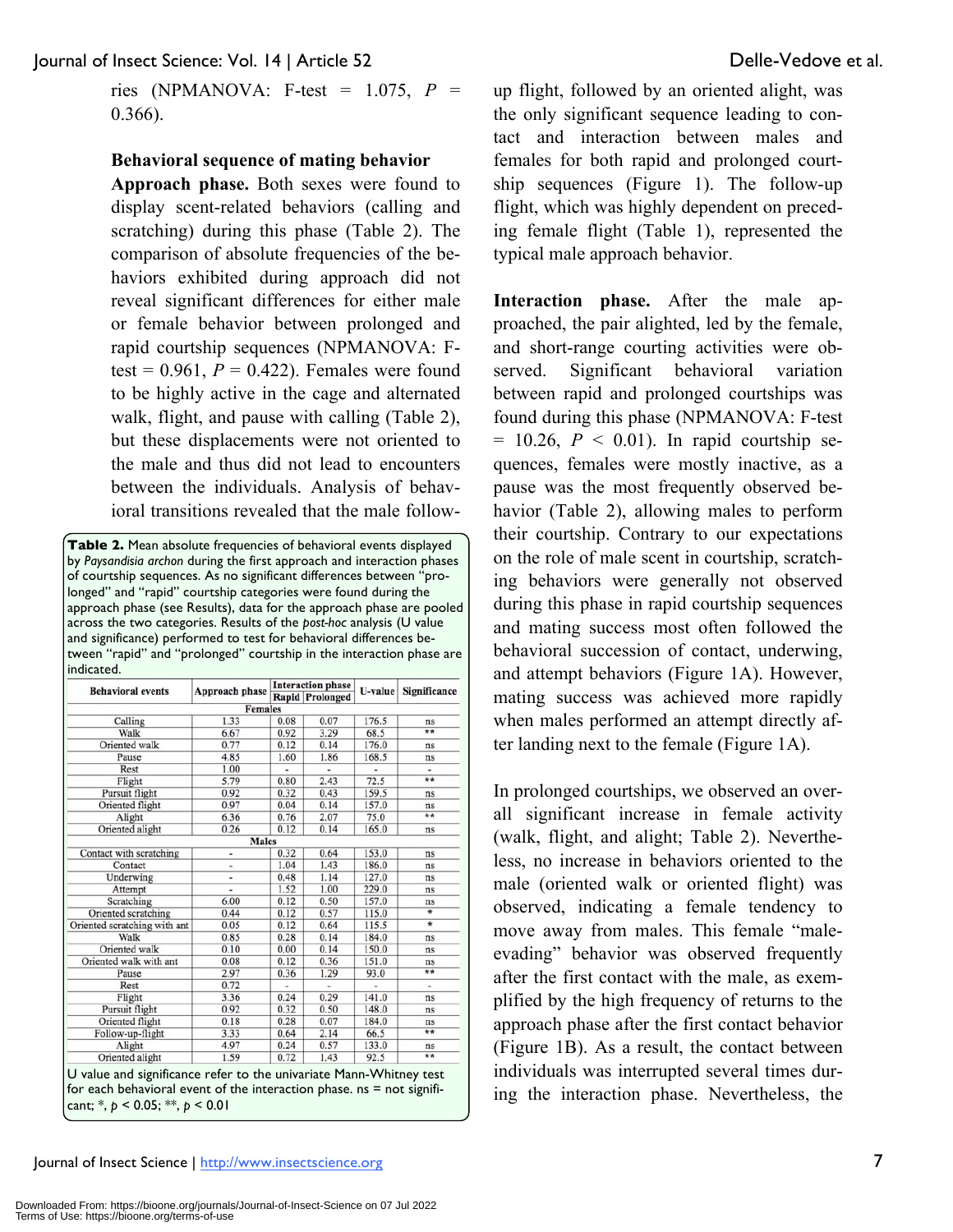distance between individuals was minimized, because a significant increase of the typical male approach behavior (follow-up flight and oriented alight) was also observed (Table 2). In addition, we observed a significant increase in male scratching behaviors (oriented scratching and oriented scratching with antennations; Table 2, Figure 1B). These male and female behaviors constitute a so-called "pursuit loop" represented in the behavioral flowchart by a high level of returns from the interaction to the approach phase (dotted arrows; Figure 1B).

## **Discussion**

The results highlight a stereotyped male approach, dependent on female flight (follow-up flight), leading to a large proportion (90%) of observed copulations. Contrary to expectations on the role of male scent in mediating short-range courtship, male scratching was generally observed before the male approached the female. These results raise the question of the role of visual cues and of male scent in the detection of potential mates in *P. archon*. Despite the fact that this sequence generally led to an interaction between the partners, great behavioral variation in the interaction phase (i.e., short-range courtship behavior) was found. In most of the sequences, males succeeded rapidly in copulating (rapid courtship sequences) without scent emission during short-range interaction. In other cases, however, males were observed to pursue the evading female and to display scratching behavior prior to copulation (prolonged courtship sequences). We will discuss the potential role of male-produced chemicals in female choice.

## **General behavioral sequence leading to an approach**

In most moth species, males actively seek mates in a patrolling behavior, while females display few behaviors, generally restricted to calling before the male approach, and acceptance or rejection of the male during shortrange interactions (Charlton and Carde 1990; Girling and Carde 2006). Males detect the stationary calling females, alight near them, and start courting activities (Charlton and Carde 1990; Girling and Carde 2006). In contrast, in *P. archon*, females were not stationary before a male approach, and female flights were necessary for their detection by a male, initiating approach by the male in a follow-up flight. Following this behavior, a pursuit flight by both individuals was frequently observed, and the pair alighted on the substrate, led by the female. Courtship in *P. archon* thus involves flight by both partners. This sequence is in accordance with observations by Sarto I Monteys et al*.* (2012) of males perching on palms and taking flight towards and chasing flying objects that pass in front of them. These results strongly suggest that *P. archon* relies on a perching mate-finding strategy rather than a patrolling one.

Female flights may be perceived by males simply as a movement, but may also provide them with more specific visual signals. Indeed, *P. archon* adults have colorful hindwings, visible during the major part of the courtship sequences; rest is the sole behavioral event during which they are hidden, and this behavior was observed infrequently. In diurnal butterflies, visual cues are involved in mate localization and recognition (Wiklund 2003; Costanzo and Monteiro 2007), but this is also known in some day-flying moths. For example, in brightly-colored zygaenid moths, visual cues, in combination with chemical cues, have been found to be important in mate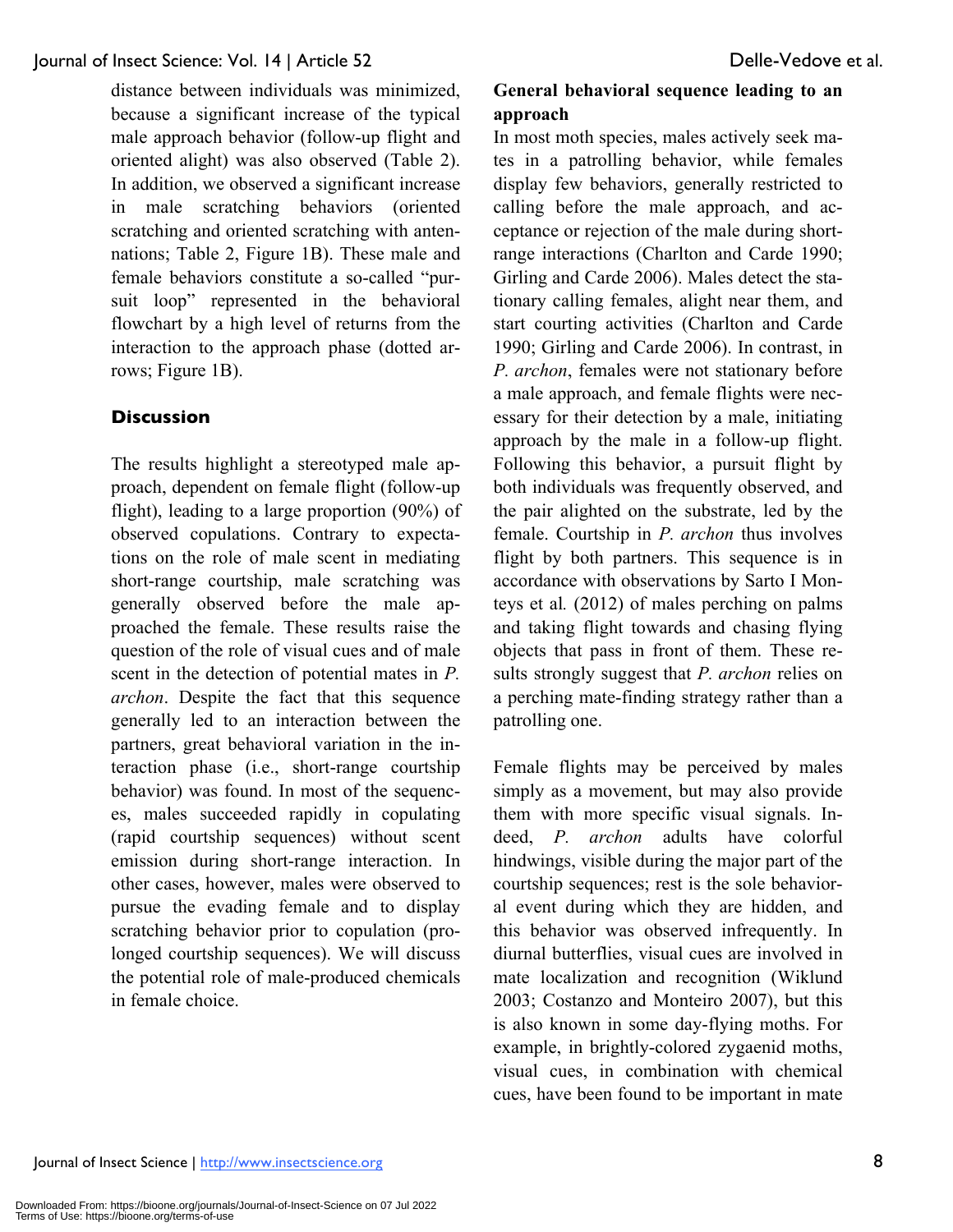location by males (Naumann et al. 1999; Toshova et al. 2007).

Contrary to expectations about the role of male scent as a courtship pheromone, male scratching was observed before the approach, but also when males were alone in cages (R. Delle-Vedove, unpublished data). These observations suggest that the role of male scent is not restricted to courtship and may be involved in searching and locating conspecific males. In some moth species, male scent has been found to act as female attractant to male aggregation (Birch et al. 1990), or in a dual mate-finding strategy, as in *Trichoplusia ni,* in which females are attracted to male scents both in wind-tunnel experiments and in the field (Landolt and Heath 1990; Landolt 1995). In this species, two different mate-finding strategies are used, depending on the period of scotophase, one relying on the attraction of females to males, and the second, more common, in which females call to attract males (Landolt and Heath 1990). As both sexes display scent emission behavior, our study suggests a dual mate-finding strategy may characterize *P. archon* as well.

#### **Male courtship success**

Once a male had approached a female, there was great variation in subsequent courtship behavior, in particular the occurrence of a socalled pursuit loop in prolonged sequences. This loop was characterized by the female displaying male-evading behaviors, while the male, in turn, responded with more oriented behaviors, particularly the typical approach behavior, follow-up flight. Similar variation has been found in *Amyelois transitella,* where prolonged successful courtships also involve, more interruptions in interactions before copulation, with females displaying evading behavior (Girling and Cardé 2006). In *P. archon*, the occurrence of interruptions in

interactions led to a 73% chance of copulation, but that proportion would probably be lower under natural conditions, where females have a greater chance of avoiding males than in a closed experimental environment. The observed female refusal may reflect reduced receptivity of the female. In our experiment, all the females were sexually mature, but receptivity is often affected by the quality and persistence of males (Rutowski 1982; Wedell 2005). We thus surmise that this female behavior reflects female mate selection, expected to be particularly stringent in a monandrous species, such as *P. archon,* and that likely involves responses to visual, chemical, acoustic, and/or tactile signals (Svensson 1996).

In rapid successful sequences, most of the behaviors, especially contact behaviors, are often skipped from the sequence. Some males successfully copulated after an attempt behavior only. Thus, mate selection by females may be independent of contacts with males and linked to signals emitted by males and perceived by females before the male approaches. Male pheromones may be important in female mate choice in some Lepidoptera (Phelan and Baker 1986; Iyengar et al. 2001; Nieberding et al. 2012). For example, in *Utetheisa ornatrix*, females mate preferentially with certain males on the basis of their emission of hydroxydanaidal, a courtship pheromone (Iyengar et al. 2001). Pheromone emission behavior by male *P. archon* was always displayed before the male approached the female and not during the short-range interactions in rapid successful sequences. There was no significant variation in the male scent release effort, as the frequencies of male scratching in the approach phase between "rapid" and "prolonged" sequence were not different. We might expect males to differ quantitatively and/or qualitatively in their chemical message and, as in *U.*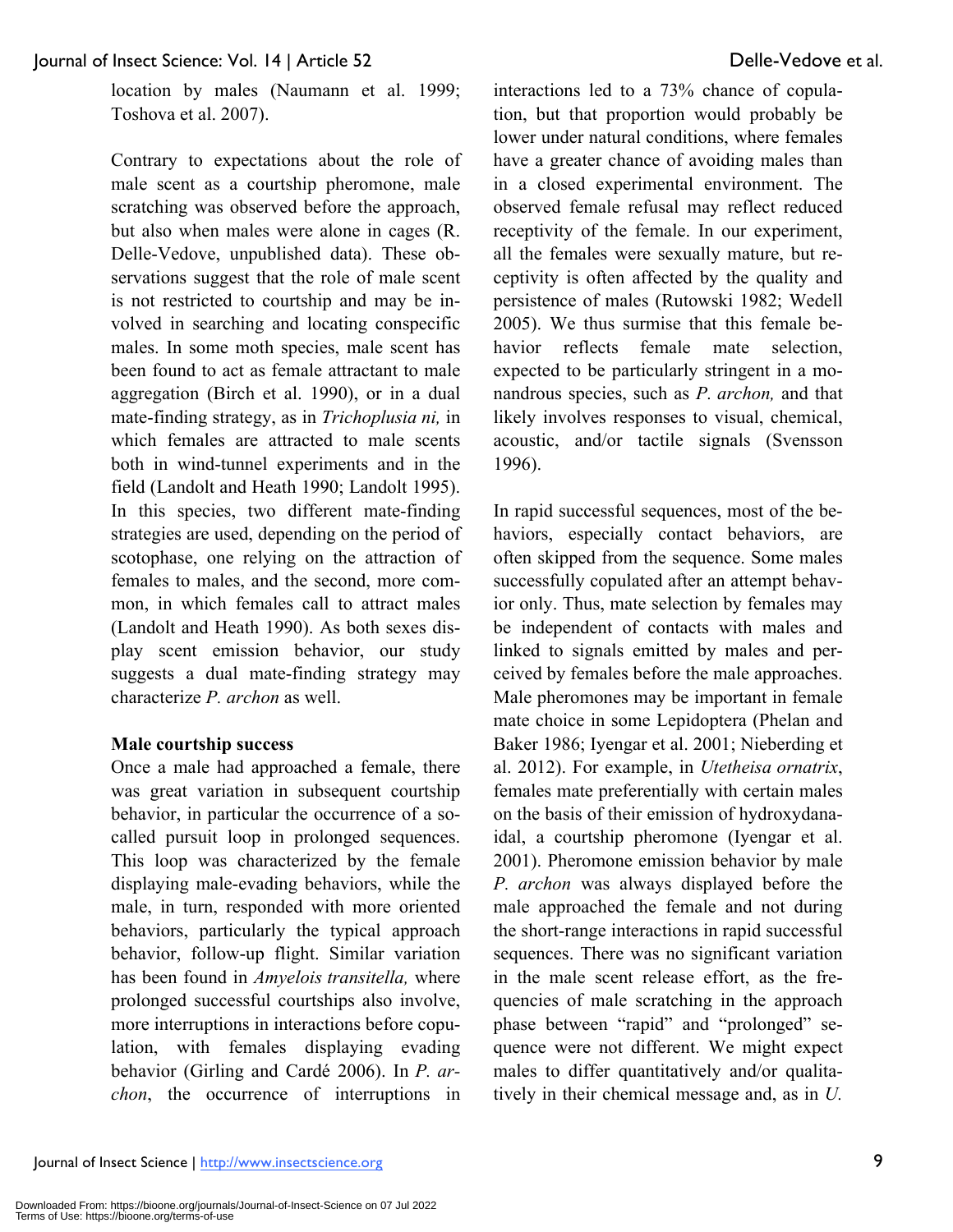*ornatrix*, females may choose among males on that basis. Nevertheless, in two of the rapid courtship sequences observed, some individuals displayed no scratching behavior during the entire sequence but nevertheless succeeded in mating. This suggests that other signals, visual or perhaps acoustic, may be associated with chemical signals in determining the female's choice of mate, as in the day-flying butterfly *Bicyclus anynana*, where visual and

chemical cues have been found to be of equal importance in female mate choice (Costanzo and Monteiro 2007).

Males that were assumed here to be "less attractive" to females generally showed specific behaviors during interactions. In particular, they pursued the females by displaying more frequent scratching behavior. Indeed, male pheromones may also act during interactions as a signal to increase female receptivity in the case of initial refusal. Increased frequency of scratching by the male might lead to increased quantity of pheromone emitted, which might be a factor in female choice. The evading behaviors of females may also be a form of mate quality assessment in which the male is required to perform continued orientation and maintain contact with the female, its success in doing so affecting female mate choice (Wedell 2005; Girling and Cardé 2006).

## **Evolution of mating behavior in Castniidae**

Courtship behavior, along with pheromone composition, is part of the specific recognition system that enables reproductive isolation of species occurring in sympatry. Contrary to expectations about courtship behavior in moth species in which males have scent-producing organs (Baker and Cardé 1979; Phelan and Baker 1990), the short-range courtship behavior of *P. archon* does not involve obligate specific scent-emission behaviors. Indeed, the shortest way to achieve copulation, in rapid courtship, was much simpler, with males only displaying an attempt not preceded or accompanied by scent-emitting behaviors. Castniid moths are mainly brightly-colored, day-flying moths and may mimic and occur sympatrically with representatives of butterflies. Visual cues, which seem from our results to be of great importance in the mating behavior of *P. archon*, may reflect the evolution of specific recognition cues more adapted to its diurnal lifestyle period. In butterflies, females have no long-range pheromones. Sarto I Monteys et al. (2012) did not detect any female pheromone or scent-producing glands and concluded that *P. archon* is characterized by a butterfly-like mate-finding strategy. Nevertheless, the extraction of female ovipositors at the time of sexual maturity has recently permitted the identification of a female pheromone in *P. archon* (Delle-Vedove 2011), and our results have clearly shown that female *P. archon* exhibit calling behavior. Determining whether calling behavior is associated with long-range attraction requires further studies using windtunnel experiments. However, our results, in contrast with those of Sarto I Monteys et al. (2012), suggest this species is characterized by a "moth-butterfly" hybrid strategy relying on both chemical and visual cues.

## **Conclusions**

The results reported here provide the first quantified knowledge of the close-range mating behavior in castniids, and highlight a specific strategy in which both chemical and visual cues are displayed. In the experiments, courtship usually led to successful copulation, but some males succeeded rapidly whereas females tended to avoid others. For the former, copulation did not involve a complex and stereotyped courtship, as might have been expected from studies of courtship behavior in other moth species whose males produce scent (Birch et al*.* 1989; Baker et al*.* 1981; Phelan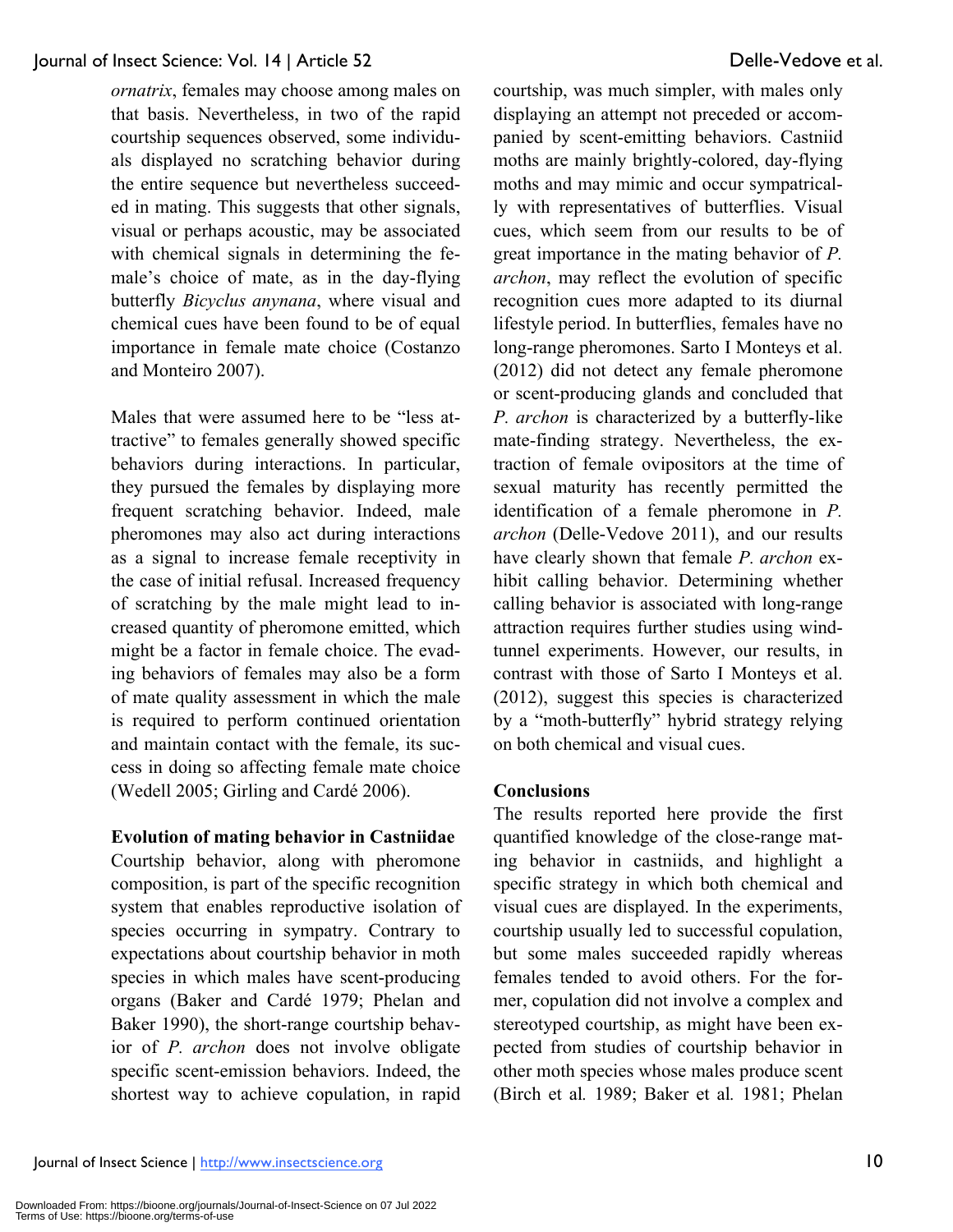and Baker 1990). Males generally did not display scratching behavior during short-range interaction, except when faced with an evading female. We presume from these results that male scents may act as quantitative signals affecting female mate choice, acting primarily before the male's approach and secondarily during subsequent interaction to enhance receptivity of females that attempt to evade males. The data also highlight that, unlike the usual case in moths, female movements, especially flights, were necessary to initiate male approaches. This result may reveal the importance of visual cues in the mating behavior of *P. archon* and is suggested to be linked to a perching male mate-finding strategy, typical of day-flying butterflies and already observed in *P. archon* (Sarto I Monteys et al. 2012). The use of classical lure-andkill applications for the control of this pest may be limited by the apparently important role of visual cues in mate location. We nevertheless suggest that both male and female sex pheromones might be involved in a dual matefinding strategy, such as that already observed in another moth (Landolt and Heath 1990). The possible application of pheromones in disruption of mating needs further investigation. By decoupling chemical and visual cues, wind-tunnel experiments could enhance understanding of the mate-finding strategies of this diurnal moth and notably of the role of the female calling behavior and of male pheromones as primary attractants. Further studies should also investigate variation in male pheromone content and its role in female mate choice by studying the copulation success of males without scent structures and/or supplemented with a controlled dose of male pheromone.

## **Acknowledgements**

We thank the Montpellier municipal authorities and several private individuals for providing infested palms from which we could isolate biological material. We are grateful to B. Schatz, S. Cubaynes, and F. Bonadonna (all of CEFE, Montpellier) for their assistance in data analyses. Financial support was provided by the "Languedoc-Roussillon Region," CIRAD, and the "GDR on Chemical Ecology" (G2827, CNRS/INEE).

## **References**

Andersson J, Borg-Karlson A-K, Vongvanich N, Wiklund C. 2007. Male sex pheromone release and female mate choice in a butterfly. *Journal of Experimental Biology* 210: 964- 970.

Baker TC, Carde RT. 1979. Courtship behavior of oriental fruit moth (*Grapholita molesta*): experimental analysis and considerations of the role of sexual selection in the evolution of courtship pheromones in the Lepidoptera. *Annals of the Entomological Society of America* 73: 100-105.

Baker TC, Nishida R, Roelofs WL. 1981. Close-range attraction of female oriental fruit moths to herbal scent of male hairpencils. *Science* 18: 1359-1361.

Birch MC, Lucas D, White PR. 1989. The courtship behavior of the cabbage moth *Mamestra brassicae* (Lepidoptera: Noctuidae), and the role of male hair-pencils. *Journal of Insect Behavior* 2: 227-239.

Birch MC, Poppy GM, Baker TC. 1990. Scent and eversible scent structures of male moths. *Annual Review of Entomology* 35: 25-58.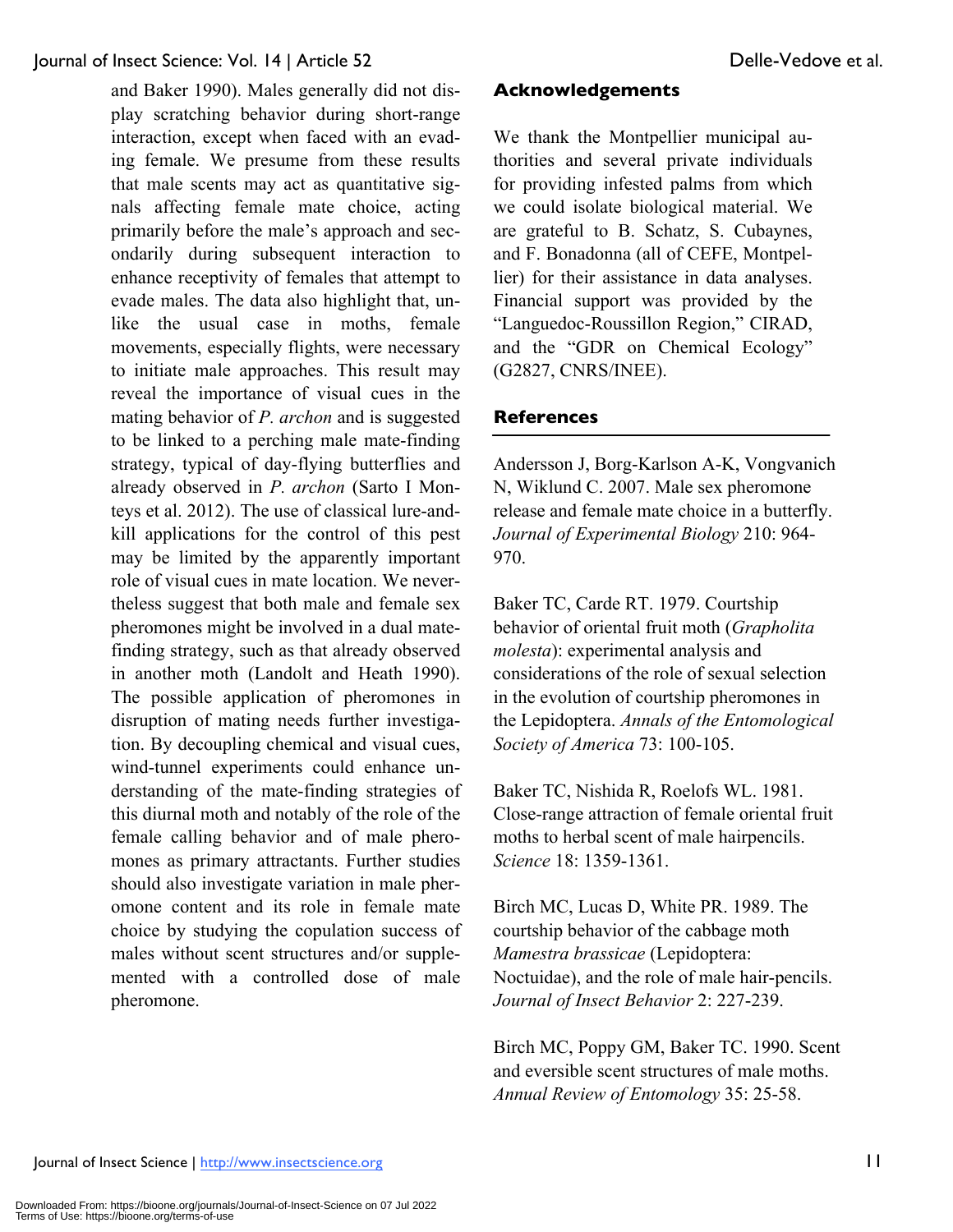Cardé RT, Minks AK. 1995. Control of moth pests by mating disruption: successes and constraints. *Annual Review of Entomology* 40: 559-585.

Charlton RE, Cardé RT. 1990. Behavioral interactions in the courtship of *Lymantria dispar* (Lepidoptera: Lymantriidae). *Annals of the Entomological Society of America* 83: 89– 96.

Costanzo K, Monteiro A. 2007. The use of chemical and visual cues in female choice in the butterfly *Bicyclus anynana*. *Proceedings of the Royal Society B* 274: 845-851.

Delle-Vedove R. 2011. *Médiation chimique et processus invasif chez Paysandisia archon (Lepidoptera : Castniidae) : lépidoptère inféodé aux palmiers en région méditerranéenne*. PhD Thesis, Université Montpellier II, France.

Delle-Vedove R, Beaudoin-Ollivier L, Hossaert-McKey M, Frérot B. 2012. Reproductive biology of the palm borer: *Paysandisia archon*. *European Journal of Entomology* 109: 289-292.

Frérot B, Delle-Vedove R, Beaudoin-Ollivier L, Zagatti P, Ducrot P-H, Grison C, Hossaert M, Petit E. 2013. Fragrant legs in Paysandisia archon males (Lepidoptera, Castniidae). *Chemoecology* 23 : 137-142.

Girling RD, Cardé RT. 2006. Analysis of the courtship behavior of the navel orangeworm, *Amyelois transitella* (Walker) (Lepidoptera: Pyralidae), with a commentary on methods for the analysis of sequences of behavioral transitions. *Journal of Insect Behavior* 19: 497-520.

Iyengar VK, Rossini C. 2001. Precopulatory

assessment of male quality in an arctiid moth (*Utetheisia ornatrix*): hydroxydanaidal is the only criterion of choice. *Behavioral Ecology and Sociobiology* 49: 283-288.

Jiggins CD, Naisbit RE, Coe RL, Mallet J. 2001. Reproductive isolation caused by colour pattern mimicry. *Nature* 411: 302–305. doi:10.1038/35077075

Klein AL, Araujo AM. 2010. Courtship behavior of *Heliconius erato* Phyllis (Lepidoptera, Nymphalidae) towards virgin and mated females: conflict between attraction and repulsion signals? *Journal of Ethology* 28: 409-420.

Kristensen NP, Scoble M, Karsholt O. 2007. Lepidoptera phylogeny and systematics: the state of inventorying moth and butterfly diversity. *Zootaxa* 1668: 699-747.

Landolt PJ, Heath RR. 1990. Sexual role reversal in mate-finding strategies of the cabbage looper moth. *Science* 249: 1026- 1028.

Landolt PJ. 1995. Attraction of female cabbage looper moths (Lepidoptera: Noctuidae) to males in the field. *The Florida Entomologist* 78: 96-100.

Mega NO, Araujo AM. 2010. Analysis of the mating behavior and some possible causes of male copulatory success in *Dryas iulia alcionea* (Lepidoptea: Nymphalidae, Heliconiinae). *Journal of Ethology* 28: 123- 132.

Naumann CM, Tarmann GM, Tremewan WG. 1999. *The Western Palaearctic Zygaenidae (Lepidoptera)*. Apollo Books.

Nieberding CM, De Vos H, Schneider MV,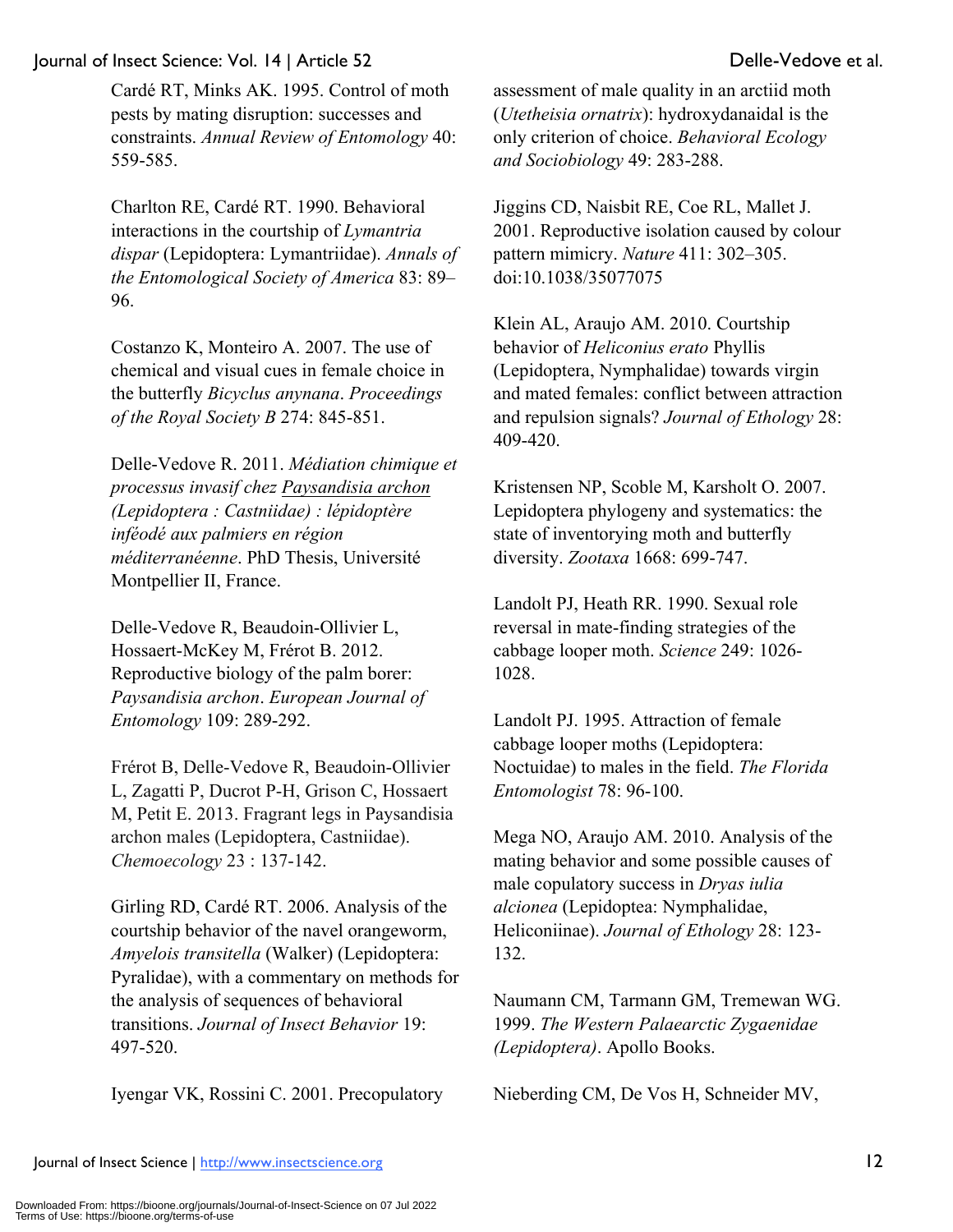Lassance J-M, Estramil N, Andersson J, Bång J, Hedenström E, Löfstedt C, Brakefield PM. 2008. The male sex pheromone of the butterfly *Bicyclus anynana*: towards an evolutionary analysis. *PLOS ONE* 3(7): e2751. doi:10.1371/journal.pone.0002751

Nieberding CM, Fischer K, Saastamoinen M, Allen CE, Wallin EA, Hedenström E, Brakefield PM. 2012. Cracking the olfactory code of a butterfly: the scent of ageing. *Ecology Letters* 15: 415-424.

Ollivier L, Frérot B. 2006. *Paysandisia archon*. Vous avez dit pheromone? *Phytoma* 594: 30-32.

Papke RS, Kemp DJ, Rutowski RL. 2007. Multimodal signaling: structural ultraviolet reflectance predicts male mating success better than pheromones in the butterfly *Colias eurytheme* L. (Pieridae). *Animal Behaviour*  73: 47-54.

Phelan PL, Baker TC. 1986. Male-size-related courtship success and intersexual selection in the tobacco moth, *Ephestia elutella*. *Experientia* 42: 1291-1293.

Phelan PL, Baker TC. 1987. Evolution of male pheromones in moths: Reproductive isolation through sexual selection? *Science* 235: 205-207.

Phelan PL, Baker TC. 1990. Comparative study of courtship in twelve phycitine moths (Lepidoptera: Pyralidae). *Journal of Insect Behavior* 3: 303-326

R Development Core Team. 2010. *R: A language and environment for statistical computing*. R Foundation for Statistical Computing. Available online: www.Rproject.org

Rios SD, Gonzales JM. 2011. A synopsis of the Castniidae (Lepidotera) of Paraguay. *Zootaxa* 3055: 43-61.

Rutowski RL. 1982. Mate choice and lepidopteran mating behavior. *The Florida Entomologist* 65: 72-82.

Sarto I Monteys V, Aguilar L. 2005. The Castniid palm borer, *Paysandisia archon*  (Burmeister, 1880), in Europe: comparative biology, pest status and possible control methods (Lepidoptera: Castniidae). *Nachr. Entomol. Ver. Apollo* NF 26(1/2): 61-94.

Sarto I Monteys V, Acìn P, Rosell G, Quero C, Jiménez MA, Guerrero A. 2012. Moths behaving like butterlies. Evolutionary loss of long range attractant pheromones in Castniid moths: a *Paysandisia archon* model. *PLOS ONE* 7(1): e29282. doi:10.1371/journal.pone.0029282

Svensson MS. 1996. Sexual selection in moths: the role of chemical communication. *Biological Reviews* 71: 113-135.

Toshova TB, Subchev MA, Toth M. 2007. Role of olfactory and visual stimuli in the mating behavior of male vine bud moths, *Theresimima ampellophaga*. *European Journal of Entomology* 104: 57-65.

Wedell N. 2005. Female receptivity in butterflies and moths. *Journal of Experimental Biology* 208: 3433-3440.

Wiklund C. 2003. Sexual selection and the evolution of butterfly mating systems. In: Boggs CL, Watt WB, Ehrlich PR, Editors. *Butterflies: ecology and evolution taking flight*. pp. 67–89. The University of Chicago Press.